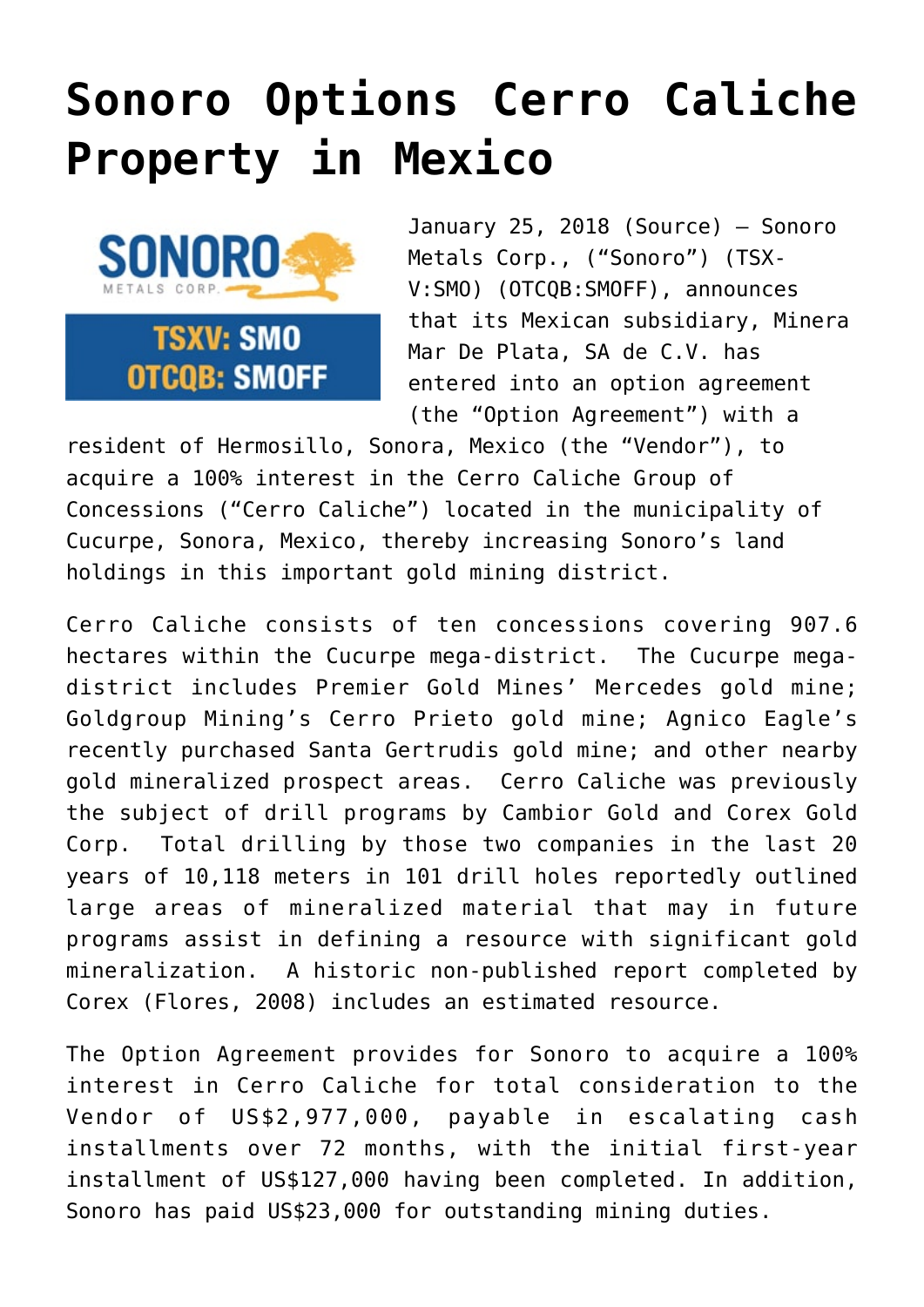Following exercise of the Option, the Vendor will hold a 2% net smelter returns royalty ("NSR") from the proceeds of the sale of minerals from Cerro Caliche. Sonoro has been granted an option to purchase the NSR at any time for US\$1,000,000 for each one percent of the 2 percent NSR.

"Cerro Caliche is a very compelling under-explored gold project area located in the Sonora-Cucurpe mega-district located between the prolific north-south oriented Sierra Madre Gold Belt to the east and the northwest oriented Sonora-Mojave Megashear complex to the west," said Kenneth MacLeod, President and CEO of Sonoro. "We are especially pleased to be able to capitalize on and continue previous exploration episodes of this productive older gold mining district and to draw upon the extensive technical expertise of Sonoro's Mexican technical team, directed by noted geologist, Melvin Herdrick."

## **About Cerro Caliche and the Cucurpe Sonora Mega-District:**

The Cerro Caliche concessions are located about 45 km southeast of Magdelena de Kino in north-central Sonora State. Older local historic mines including Los Cuervos, Japoneses, Las Abejas, Boluditos which operated during periods up to about 130 years ago are included in or are near the concessions.

Mineralization types of the Cucurpe mega-district include variants of epithermal low sulfidation, epithermal mineralized dikes and associated volcanic rocks, and sub-adjacent mesothermal Carlin type gold mineralization. These deposits in the district appear to be genetically linked with a similar mineralization age ranging from 40 to 30 Ma. Potential mesothermal style of gold mineralization in the Cerro Caliche area is seen to exist in calcareous sedimentary rocks to host disseminated gold and this form of mineralization is described in Corex's 2007 technical report of the concession area. Local altered felsic dikes cut the mineralized meta-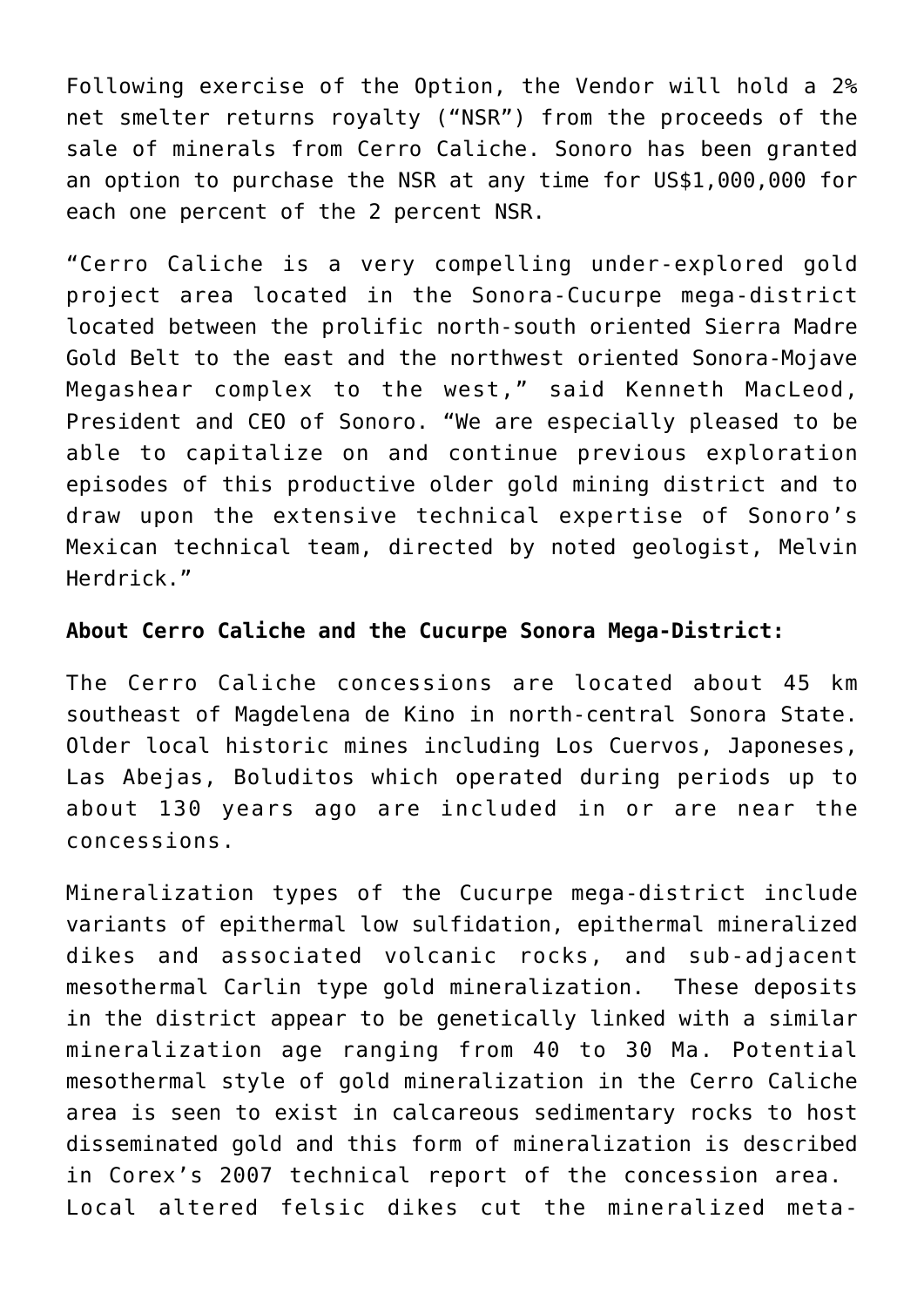sedimentary rock units and may be associated with mineralization in both the dikes and meta-sedimentary rocks. The Cerro Caliche area is a sub-district of the Cucurpe gold mine district with many gambusino workings and exploration pits in the concession area as well as drill holes. Immediate plans are to utilize prior data available from surface sampling and east-west soil sampling lines focusing in the areas with prospect pits to identify targets for additional work including permitting and completing a reverse circulation drilling program after mid-year.

The Cucurpe mega-district has generally been regarded as a vein dominated district including the Cerro Prieto mine and the Mercedes mine. Activities at Cerro Prieto and Santa Gertrudis mine areas have developed open pit resources in more recent years with more disseminated to stockwork style gold mineralization. Sonoro's San Marcial project is located about 30 kilometers further west of Cerro Caliche with gold mineralization hosted in Jurassic shale and quartzite metasedimentary units.

Stephen Kenwood, P. Geo. is a Qualified Person within the context of National Instrument 43-101 and has read and takes responsibility for this news release. Readers are cautioned that the presence of mineralization on properties adjacent to or in proximity to Cerro Caliche is not necessarily indicative of mineralization on Cerro Caliche.

## **About Sonoro Metals Corp.**

Sonoro Metals Corp. (TSX-V:[SMO\)](http://www.globenewswire.com/News/Listing?symbol=SMO&exchange=15) (OTCQB:SMOFF) is an exploration and development company with a portfolio of precious metals properties in Sonora, Mexico and Alaska, USA. Sonoro's skilled exploration team in Mexico is headed by Hermosillo-based geologist Melvin Herdrick, with 45 years of mine related experience, including 10 years as Chief Geologist for Phelps Dodge, Mexico and 7 years as Vice President, Exploration for Pediment Gold in Mexico until its takeover by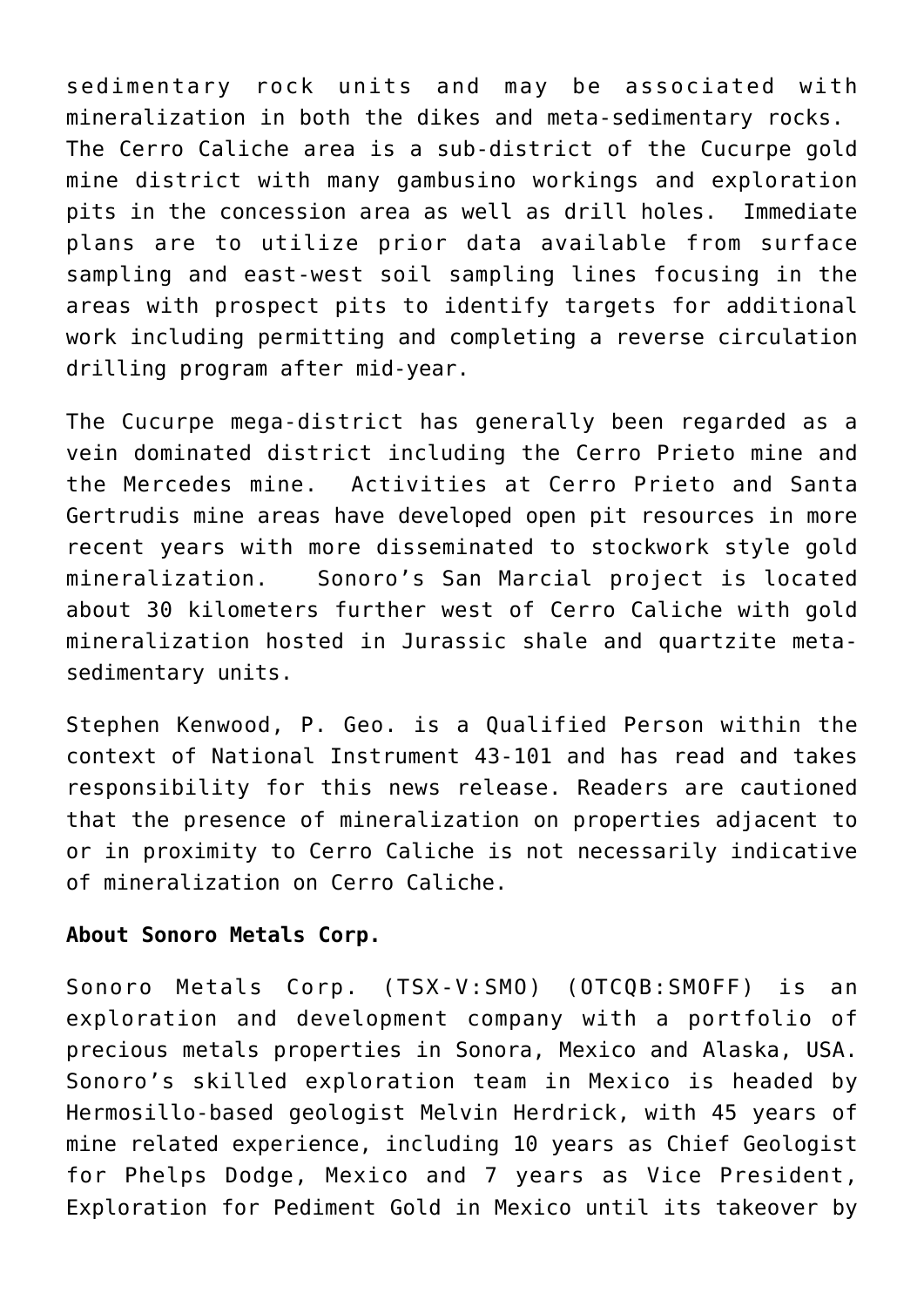Argonaut Gold in 2011. Sonoro's Chief Geologist and Qualifying Person is Stephen Kenwood, with over 20 years of experience in mineral exploration and development.

On behalf of the Board of SONORO METALS CORP. Per: *"Kenneth MacLeod"* KENNETH MACLEOD President & CEO

*Forward-Looking Statement Cautions: This press release contains certain "forward-looking statements" within the meaning of Canadian securities legislation, relating to, among other things, the Company's plans for the acquisition of the above-described Cerro Caliche Group of Concessions, located in the municipality of Cucurpe, Sonora, Mexico, and the Company's future exploration plans for those properties. Although the Company believes that such statements are reasonable based on current circumstances, it can give no assurance that such expectations will prove to be correct. Forward-looking statements are statements that are not historical facts; they are generally, but not always, identified by the words "expects," "plans," "anticipates," "believes," "intends," "estimates," "projects," "aims," "potential," "goal," "objective," "prospective," and similar expressions, or that events or conditions "will," "would," "may," "can," "could" or "should" occur, or are those statements, which, by their nature, refer to future events. The Company cautions that forward-looking statements are based on the beliefs, estimates and opinions of the Company's management on the date the statements are made and they involve a number of risks and uncertainties, including the possibility of unfavourable interim exploration results, the lack of sufficient future financing to carry out exploration plans, and unanticipated changes in the legal, regulatory and permitting requirements for the Company's exploration programs. There can be no assurance that such statements will prove to be accurate, as actual results and future events could differ materially from*